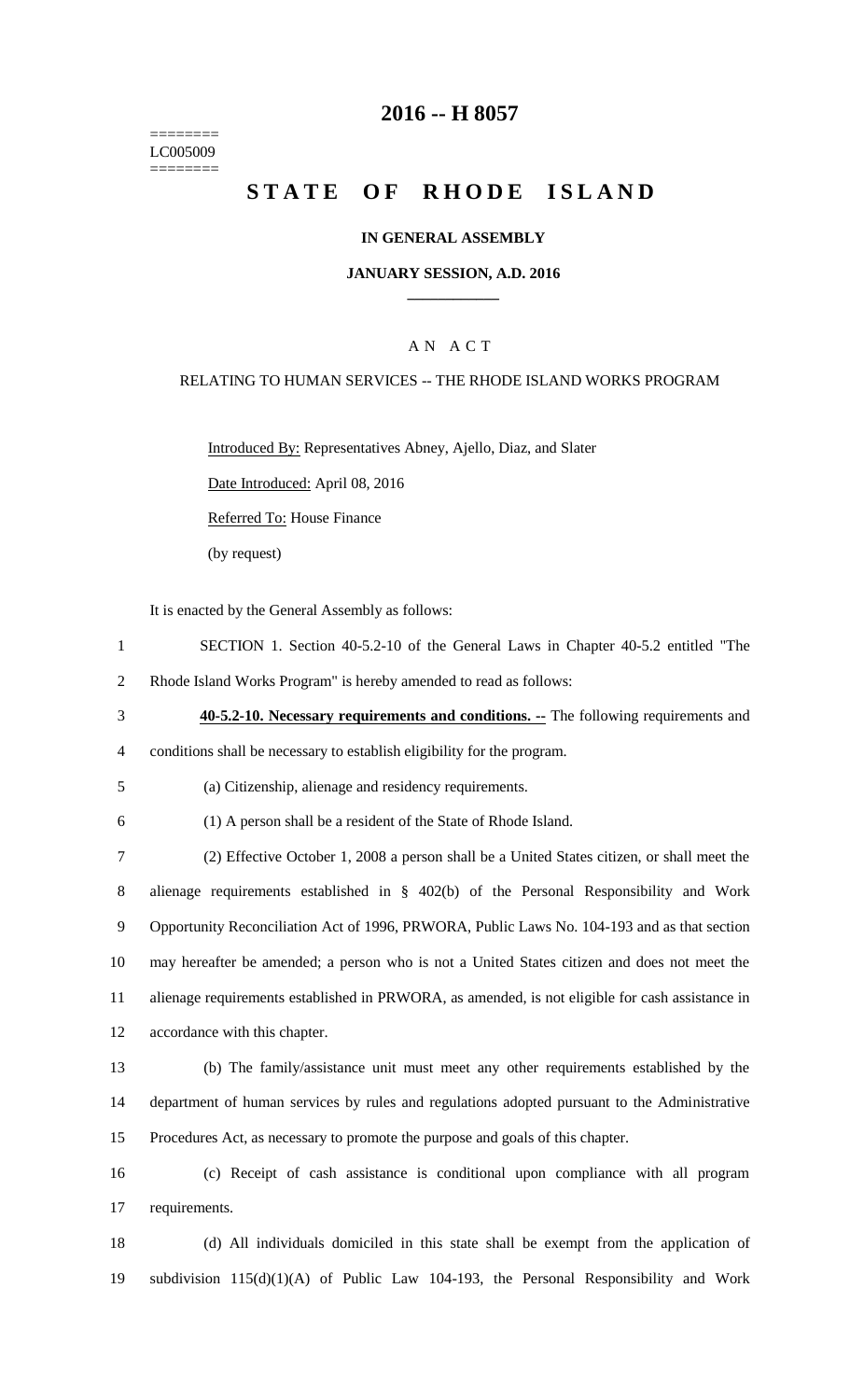Opportunity Reconciliation Act of 1996, PRWORA, which makes any individual ineligible for certain state and federal assistance if that individual has been convicted under federal or state law of any offense which is classified as a felony by the law of the jurisdiction and which has as an element the possession, use, or distribution of a controlled substance as defined in § 102(6) of the Controlled Substances Act (21 U.S.C. 802(6)).

(e) Individual employment plan as a condition of eligibility.

 (1) Following receipt of an application, the department of human services shall assess the financial conditions of the family, including the non-parent caretaker relative who is applying for cash assistance for himself or herself as well as for the minor child(ren),in the context of an eligibility determination. If a parent or non parent caretaker relative is unemployed or under- employed, the department shall conduct an initial assessment, taking into account: (A) the physical capacity, skills, education, work experience, health, safety, family responsibilities and place of residence of the individual; and (B) the child care and supportive services required by the applicant to avail himself or herself of employment opportunities and/or work readiness programs.

 (2) On the basis of such assessment, the department of human services and the department of labor and training, as appropriate, in consultation with the applicant, shall develop an individual employment plan for the family which requires the individual to participate in the intensive employment services. Intensive employment services shall be defined as the work 20 requirement activities in subsections  $40-5.2-12(g)$  and (i).

 (3) The director, or his/her designee, may assign a case manager to an applicant/participant, as appropriate.

 (4) The department of labor and training and the department of human services in conjunction with the participant shall develop a revised individual employment plan which shall identify employment objectives, taking into consideration factors above, and shall include a strategy for immediate employment and for preparing for, finding, and retaining employment consistent, to the extent practicable, with the individual's career objectives.

 (5) The individual employment plan must include the provision for the participant to engage in work requirements as outlined in § 40-5.2-12 of this chapter.

 (6) (A) The participant shall attend and participate immediately in intensive assessment and employment services as the first step in the individual employment plan, unless temporarily exempt from this requirement in accordance with this chapter. Intensive assessment and employment services shall be defined as the work requirement activities in subsections 40-5.2- 12(g) and (i).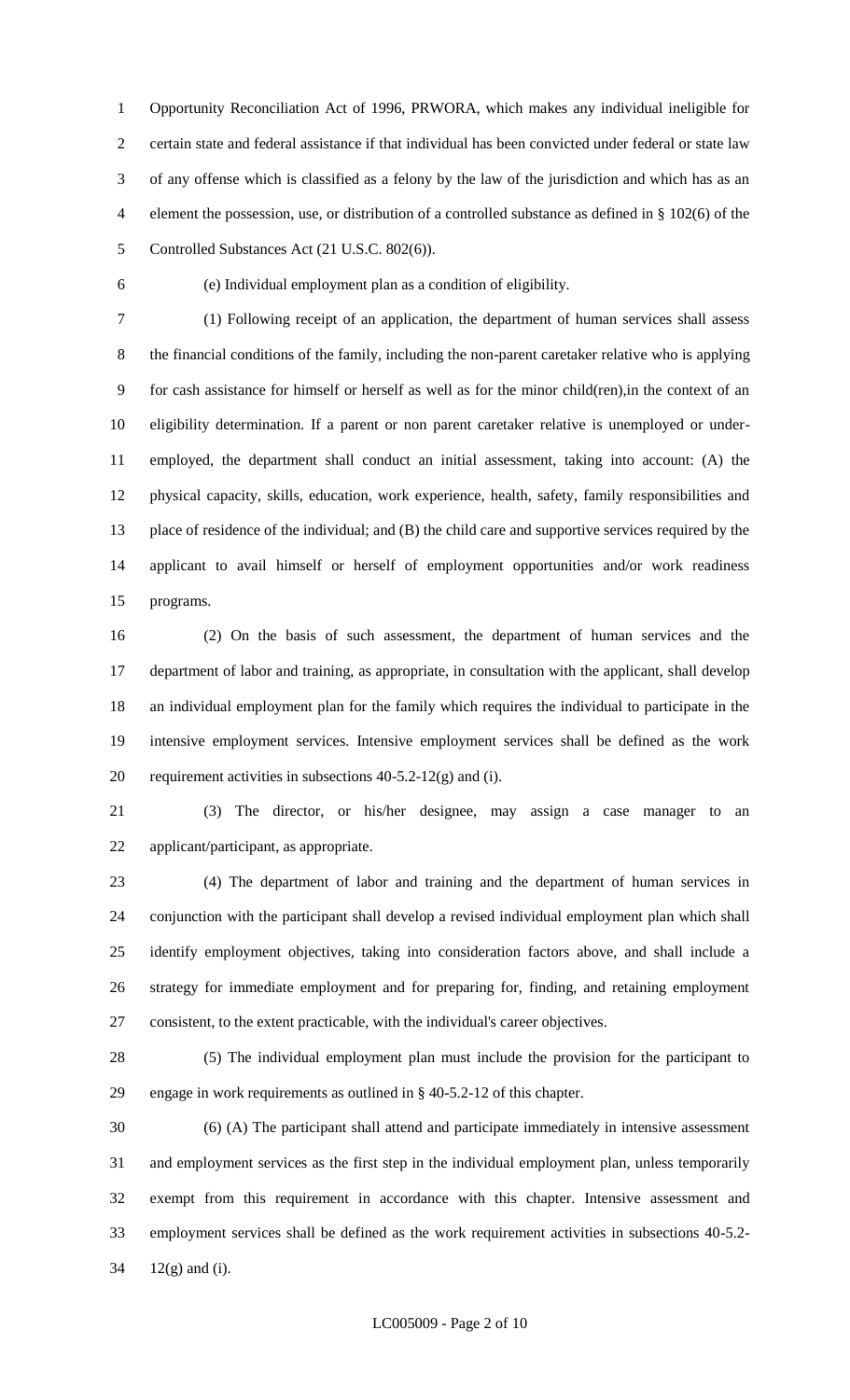- (B) Parents under age twenty (20) without a high school diploma or General Equivalency Diploma (GED) shall be referred to special teen parent programs which will provide intensive services designed to assist teen parent to complete high school education or GED, and to continue approved work plan activities in accord with Works program requirements.
- (7) The applicant shall become a participant in accordance with this chapter at the time the individual employment plan is signed and entered into.
- 

 (8) Applicants and participants of the Rhode Island Work Program shall agree to comply with the terms of the individual employment plan, and shall cooperate fully with the steps established in the individual employment plan, including the work requirements.

 (9) The department of human services has the authority under the chapter to require attendance by the applicant/participant, either at the department of human services or at the department of labor and training, at appointments deemed necessary for the purpose of having the applicant enter into and become eligible for assistance through the Rhode Island Work Program. Said appointments include, but are not limited to, the initial interview, orientation and assessment; job readiness and job search. Attendance is required as a condition of eligibility for cash assistance in accordance with rules and regulations established by the department.

 (10) As a condition of eligibility for assistance pursuant to this chapter, the applicant/participant shall be obligated to keep appointments, attend orientation meetings at the department of human services and/or the Rhode Island department of labor and training, participate in any initial assessments or appraisals and comply with all the terms of the individual employment plan in accordance with department of human service rules and regulations.

 (11) A participant, including a parent or non-parent caretaker relative included in the cash assistance payment, shall not voluntarily quit a job or refuse a job unless there is good cause as defined in this chapter or the department's rules and regulations.

 (12) A participant who voluntarily quits or refuses a job without good cause, as defined in subsection 40-5.2-12(l), while receiving cash assistance in accordance with this chapter, shall be sanctioned in accordance with rules and regulations promulgated by the department.

28 (f) Resources.

 (1) The Family or assistance unit's countable resources shall be less than the allowable resource limit established by the department in accordance with this chapter.

 (2) No family or assistance unit shall be eligible for assistance payments if the combined value of its available resources (reduced by any obligations or debts with respect to such resources) exceeds one thousand dollars (\$1,000).

(3) For purposes of this subsection, the following shall not be counted as resources of the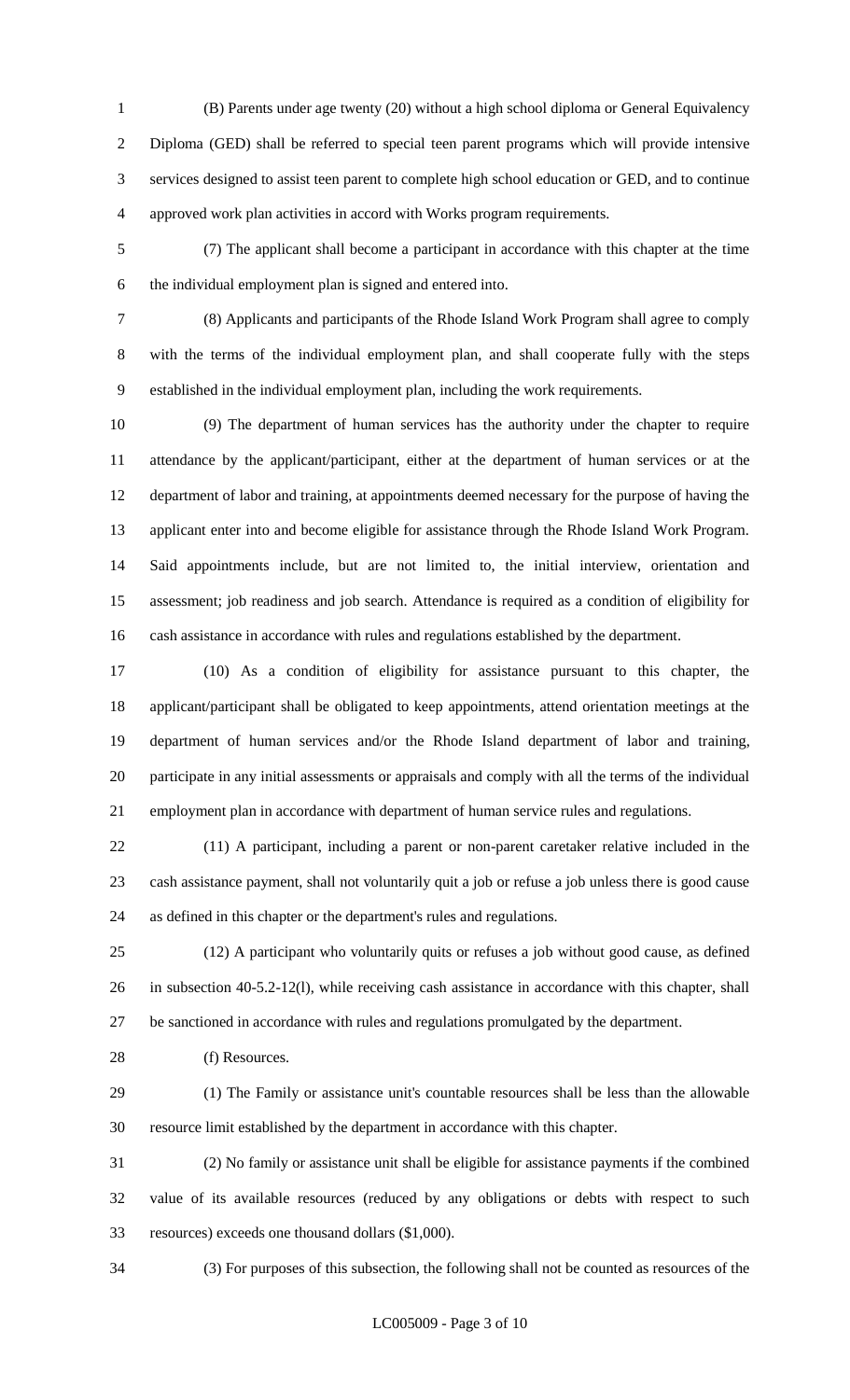family/assistance unit in the determination of eligibility for the works program:

(A) The home owned and occupied by a child, parent, relative or other individual;

 (B) Real property owned by a husband and wife as tenants by the entirety, if the property is not the home of the family and if the spouse of the applicant refuses to sell his or her interest in the property;

 (C) Real property which the family is making a good faith effort to dispose of, however, any cash assistance payable to the family for any such period shall be conditioned upon such disposal of the real property within six (6) months of the date of application and any payments of assistance for that period shall (at the time of disposal) be considered overpayments to the extent that they would not have occurred at the beginning of the period for which the payments were made. All overpayments are debts subject to recovery in accordance with the provisions of the chapter;

 (D) Income producing property other than real estate including, but not limited to, equipment such as farm tools, carpenter's tools and vehicles used in the production of goods or Services which the department determines are necessary for the family to earn a living;

 (E) One vehicle for each adult household member, but not to exceed two (2) vehicles per household, and in addition, a vehicle used primarily for income producing purposes such as, but not limited to, a taxi, truck or fishing boat; a vehicle used as a family's home; a vehicle which annually produces income consistent with its fair market value, even if only used on a seasonal basis; a vehicle necessary to transport a family member with a disability where the vehicle is specially equipped to meet the specific needs of the person with a disability or if the vehicle is a special type of vehicle that makes it possible to transport the person with a disability;

 (F) Household furnishings and appliances, clothing, personal effects and keepsakes of limited value;

 (G) Burial plots (one for each child, relative, and other individual in the assistance unit), and funeral arrangements;

 (H) For the month of receipt and the following month, any refund of federal income taxes made to the family by reason of § 32 of the Internal Revenue Code of 1986, 26 U.S.C. § 32 (relating to earned income tax credit), and any payment made to the family by an employer under § 3507 of the Internal Revenue Code of 1986, 26 U.S.C. § 3507 (relating to advance payment of such earned income credit);

 (I) The resources of any family member receiving supplementary security income assistance under the Social Security Act, 42 U.S.C. § 301 et seq.

(g) Income.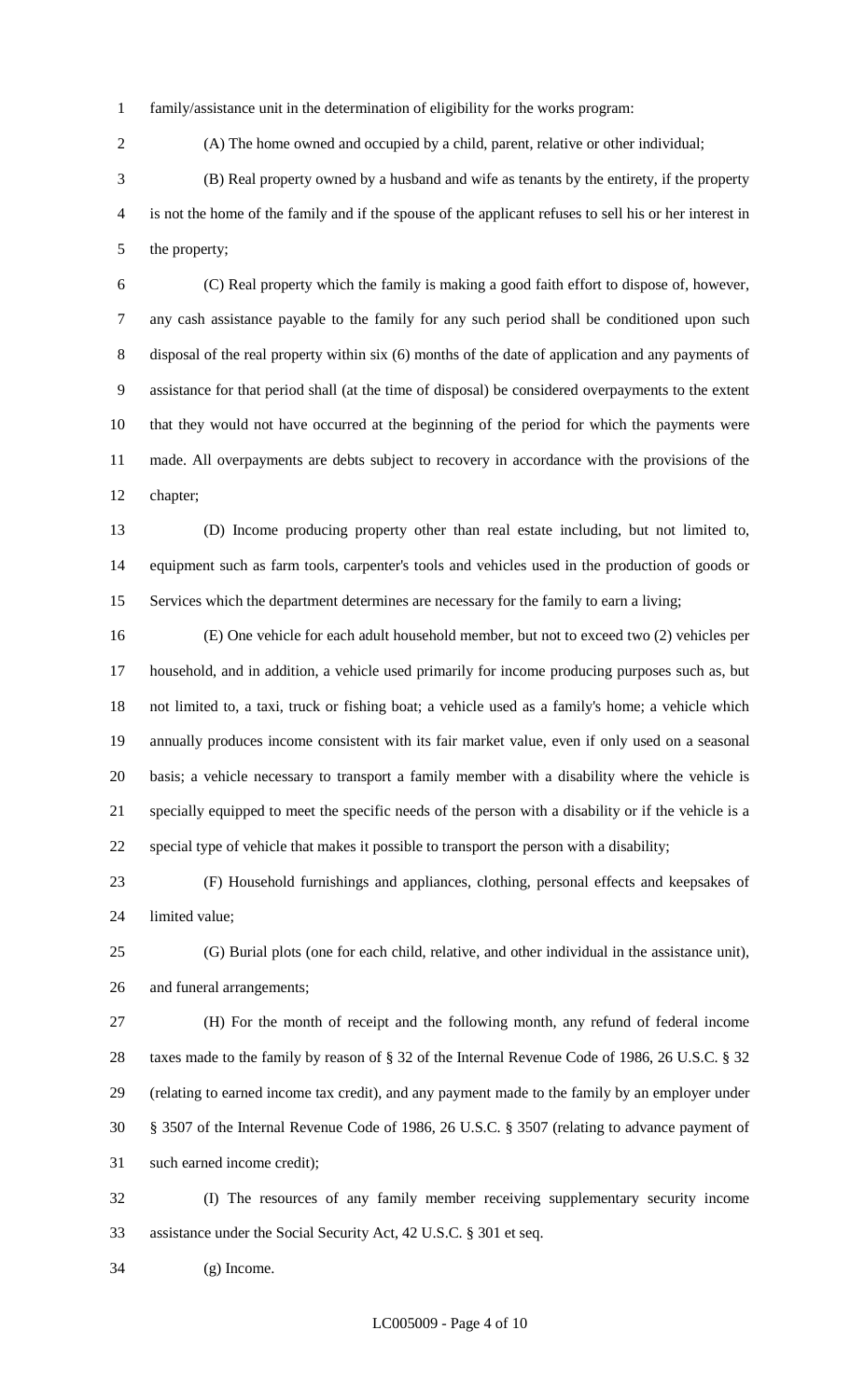(1) Except as otherwise provided for herein, in determining eligibility for and the amount of cash assistance to which a family is entitled under this chapter, the income of a family includes all of the money, goods, and services received or actually available to any member of the family.

 (2) In determining the eligibility for and the amount of cash assistance to which a family/assistance unit is entitled under this chapter, income in any month shall not include the first one hundred seventy dollars (\$170) of gross earnings plus fifty percent (50%) of the gross earnings of the family in excess of one hundred seventy dollars (\$170) earned during the month.

(3) The income of a family shall not include:

 (A) The first fifty dollars (\$50.00) in child support received in any month from each non- custodial parent of a child plus any arrearages in child support (to the extent of the first fifty dollars (\$50.00) per month multiplied by the number of months in which the support has been in arrears) which are paid in any month by a non-custodial parent of a child;

(B) Earned income of any child;

 (C) Income received by a family member who is receiving supplemental security income (SSI) assistance under Title XVI of the Social Security Act, 42 U.S.C. § 1381 et seq.;

 (D) The value of assistance provided by state or federal government or private agencies to meet nutritional needs, including: value of USDA donated foods; value of supplemental food assistance received under the Child Nutrition Act of 1966, as amended and the special food service program for children under Title VII, nutrition program for the elderly, of the Older Americans Act of 1965 as amended, and the value of food stamps;

 (E) Value of certain assistance provided to undergraduate students, including any grant or loan for an undergraduate student for educational purposes made or insured under any loan program administered by the U.S. Commissioner of Education (or the Rhode Island board of governors for higher education or the Rhode Island higher educational assistance authority);

(F) Foster Care Payments;

 (G) Home energy assistance funded by state or federal government or by a nonprofit organization;

 (H) Payments for supportive services or reimbursement of out-of-pocket expenses made to foster grandparents, senior health aides or senior companions and to persons serving in SCORE and ACE and any other program under Title II and Title III of the Domestic Volunteer Service Act of 1973, 42 U.S.C. § 5000 et seq.;

 (I) Payments to volunteers under AmeriCorps VISTA as defined in the department's rules and regulations;

(J) Certain payments to native Americans; payments distributed per capita to, or held in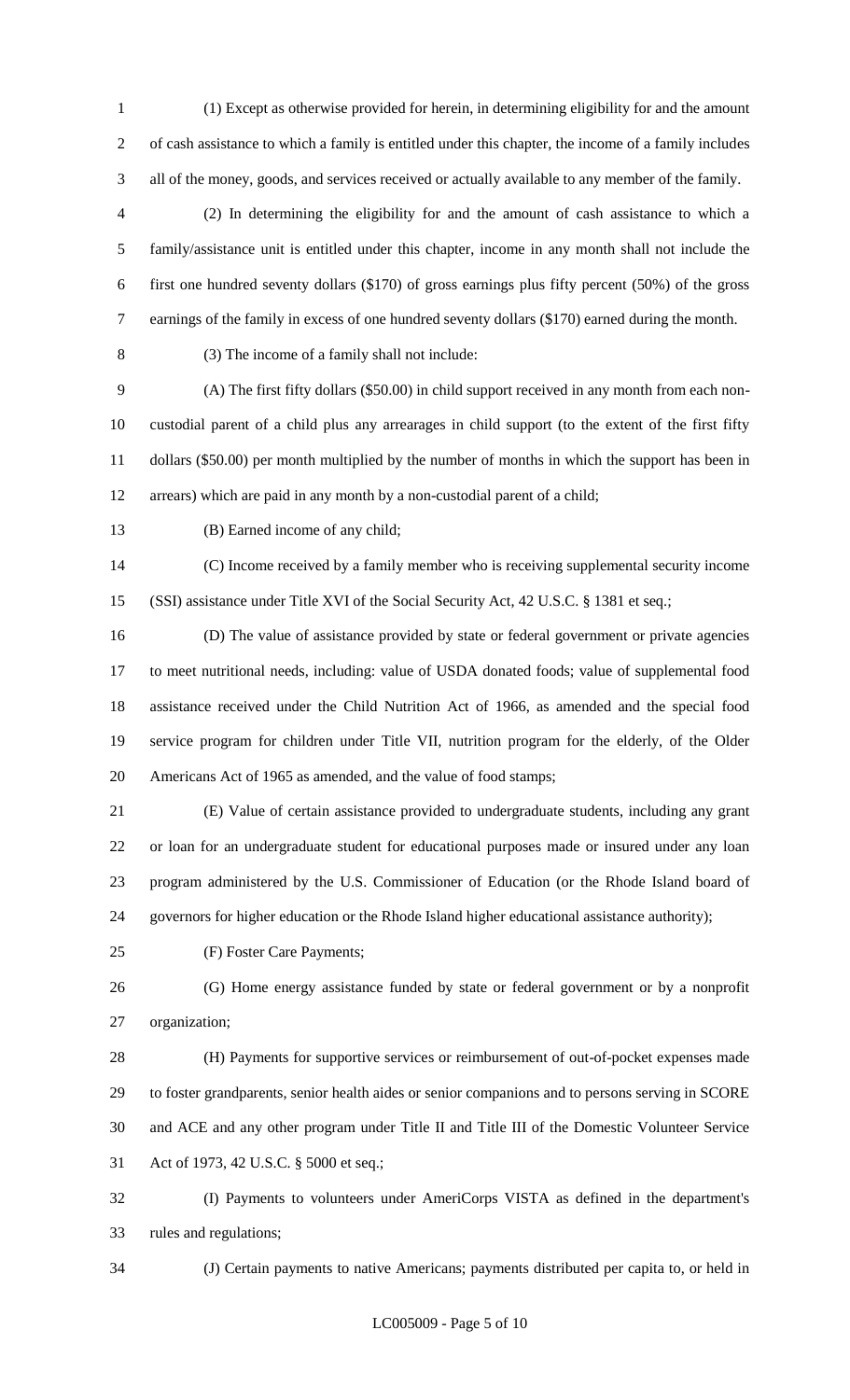trust for, members of any Indian Tribe under P.L. 92-254, 25 U.S.C. § 1261 et seq., P.L. 93-134, 25 U.S.C. § 1401 et seq., or P.L. 94-540; receipts distributed to members of certain Indian tribes which are referred to in § 5 of P.L. 94-114, 25 U.S.C. § 459d, that became effective October 17, 1975;

(K) Refund from the federal and state earned income tax credit;

 (L) The value of any state, local, or federal government rent or housing subsidy, provided that this exclusion shall not limit the reduction in benefits provided for in the payment standard section of this chapter.

 (4) The receipt of a lump sum of income shall affect participants for cash assistance in accordance with rules and regulations promulgated by the department.

(h) Time limit on the receipt of cash assistance.

12 (1) Except as provided in subsection (3) below with respect to minor children no No cash assistance shall be provided, pursuant to this chapter, to a family or assistance unit which includes an adult member who has received cash assistance, either for him/herself or on behalf of his/her 15 children, for a total of twenty-four  $(24)$  forty-eight  $(48)$  months, (whether or not consecutive) 16 within any sixty (60) continuous months after July 1, 2008 to include any time receiving any type of cash assistance in any other state or territory of the United States of America as defined herein. 18 Provided further, in no circumstances other than provided for in section (3) below with respect to 19 certain minor children, shall cash assistance be provided pursuant to this chapter to a family or 20 assistance unit which includes an adult member who has received cash assistance for a total of a 21 lifetime limit of forty-eight (48) months.

 (2) Cash benefits received by a minor dependent child shall not be counted toward their lifetime time limit for receiving benefits under this chapter should that minor child apply for cash benefits as an adult.

 (3) Certain minor children not subject to time limit. This section regarding the lifetime time limit for the receipt of cash assistance, shall not apply only in the instances of a minor child(ren) living with a parent who receives SSI benefits and a minor child(ren) living with a responsible adult non-parent caretaker relative who is not in the case assistance payment.

 (4) Receipt of family cash assistance in any other state or territory of the United States of America shall be determined by the department of human services and shall include family cash assistance funded in whole or in part by Temporary Assistance for Needy Families (TANF) funds [Title IV-A of the Federal Social Security Act 42 U.S.C. § 601 et seq.]and/or family cash assistance provided under a program similar to the Rhode Island Families Work and Opportunity Program or the federal TANF program.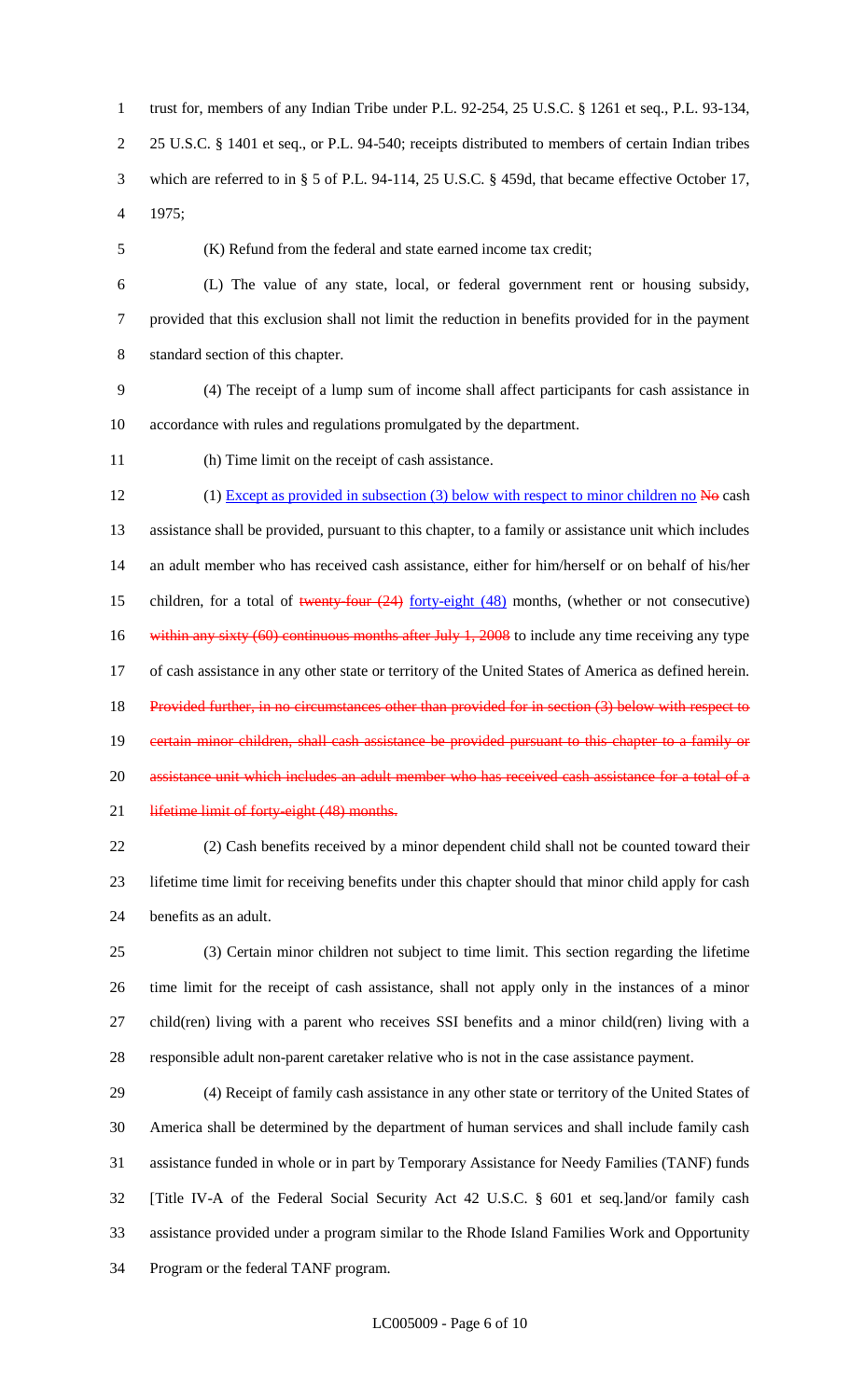(5) (A) The department of human service shall mail a notice to each assistance unit when the assistance unit has six (6) months of cash assistance remaining and each month thereafter until the time limit has expired. The notice must be developed by the department of human services and must contain information about the lifetime time limit. the number of months the participant has remaining, the hardship extension policy, the availability of a post-employment- and-closure bonus, and any other information pertinent to a family or an assistance unit nearing 7 either the twenty-four (24) month or forty-eight (48) month lifetime time limit.

8 (B) For applicants who have less than six (6) months remaining in either the twenty-four (24) month or forty-eight (48) month lifetime time limit because the family or assistance unit previously received cash assistance in Rhode Island or in another state, the department shall notify the applicant of the number of months remaining when the application is approved and begin the process required in paragraph (A) above.

 (6) If a cash assistance recipient family closed pursuant to Rhode Island's Temporary Assistance for Needy Families Program, (federal TANF described in Title IV A of the Federal Social Security Act, 42 U.S.C. 601 et seq.) formerly entitled the Rhode Island Family Independence Program, more specifically under subdivision 40-5.1-9(2)(c), due to sanction because of failure to comply with the cash assistance program requirements; and that recipients family received forty-eight (48) months of cash benefits in accordance with the Family Independence Program, than that recipient family is not able to receive further cash assistance for his/her family, under this chapter, except under hardship exceptions.

 (7) The months of state or federally funded cash assistance received by a recipient family since May 1, 1997 under Rhode Island's Temporary Assistance for Needy Families Program, (federal TANF described in Title IV A of the Federal Social Security Act, 42 U.S.C. § 601 et seq.) formerly entitled the Rhode Island Family Independence Program, shall be countable toward the time limited cash assistance described in this chapter.

#### 26 (i) Time limit on the receipt of cash assistance.

27  $(1)$  (A) No cash assistance shall be provided, pursuant to this chapter, to a family 28 assistance unit in which an adult member has received cash assistance for a total of sixty (60) 29 months (whether or not consecutive) to include any time receiving any type of cash assistance in any other state or territory of the United States as defined herein effective August 1, 2008. Provided further, that no cash assistance shall be provided to a family in which an adult member has received assistance for twenty-four (24) consecutive months unless the adult member has a 33 rehabilitation employment plan as provided in subsection  $40-5.2-12(g)(5)$ .

(B) Effective August 1, 2008 no cash assistance shall be provided pursuant to this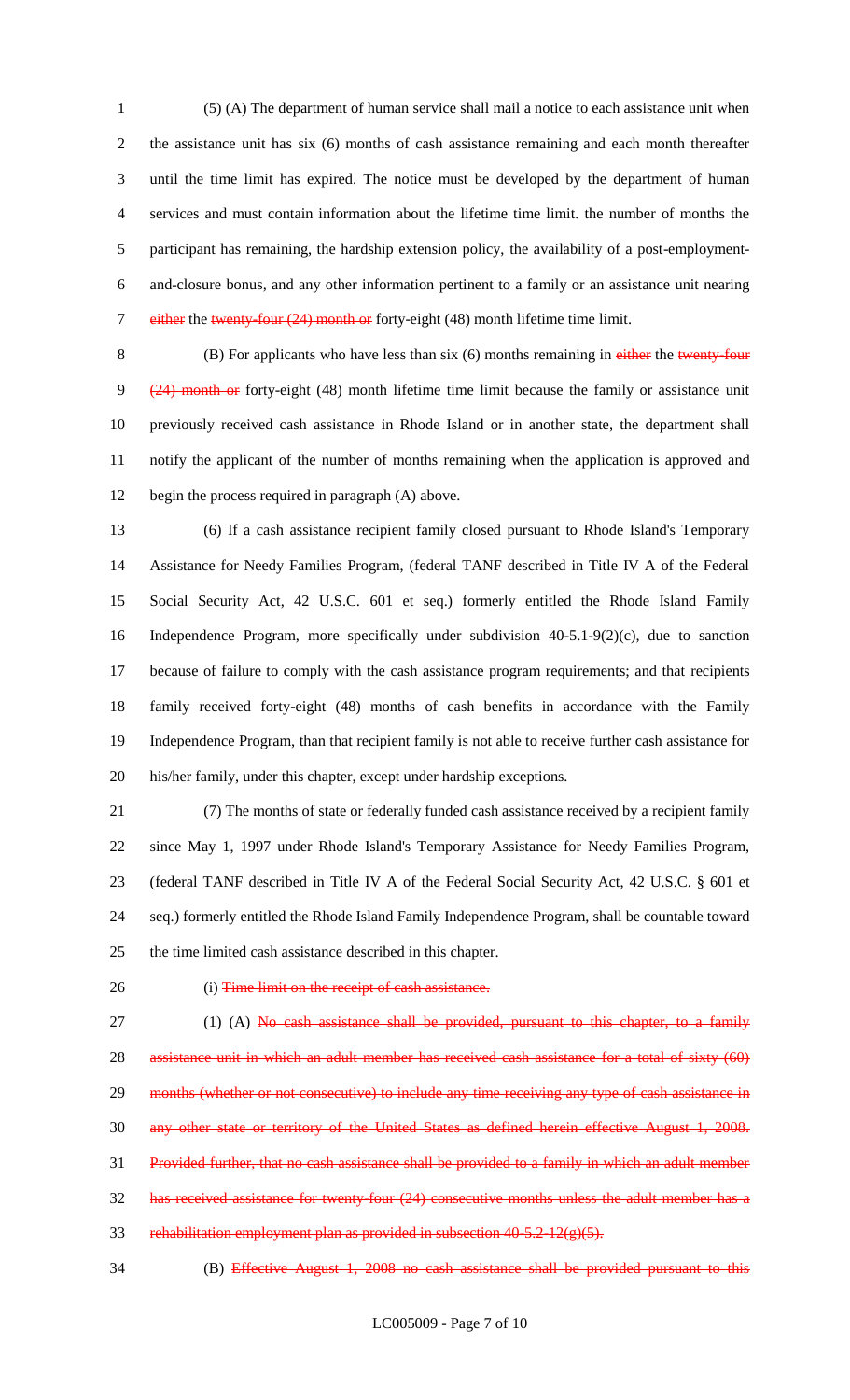chapter to a family in which a child has received cash assistance for a total of sixty (60) months (whether or not consecutive) if the parent is ineligible for assistance under this chapter pursuant to subdivision 40-5.2(a) (2) to include any time received any type of cash assistance in any other state or territory of the United States as defined herein.

(j) Hardship Exceptions.

 (1) The department may extend an assistance unit's or family's cash assistance beyond the time limit, by reason of hardship; provided, however, that the number of such families to be exempted by the department with respect to their time limit under this subsection shall not exceed twenty percent (20%) of the average monthly number of families to which assistance is provided for under this chapter in a fiscal year; provided, however, that to the extent now or hereafter permitted by federal law, any waiver granted under § 40-5.2-35, for domestic violence, shall not be counted in determining the twenty percent (20%) maximum under this section.

 (2) Parents who receive extensions to the time limit due to hardship must have and comply with employment plans designed to remove or ameliorate the conditions that warranted the extension.

(k) Parents under eighteen (18) years of age.

 (1) A family consisting of a parent who is under the age of eighteen (18), and who has never been married, and who has a child; or a family which consists of a woman under the age of eighteen (18) who is at least six (6) months pregnant, shall be eligible for cash assistance only if such family resides in the home of an adult parent, legal guardian or other adult relative. Such assistance shall be provided to the adult parent, legal guardian, or other adult relative on behalf of the individual and child unless otherwise authorized by the department.

 (2) This subsection shall not apply if the minor parent or pregnant minor has no parent, legal guardian or other adult relative who is living and/or whose whereabouts are unknown; or the department determines that the physical or emotional health or safety of the minor parent, or his or her child, or the pregnant minor, would be jeopardized if he or she was required to live in the same residence as his or her parent, legal guardian or other adult relative (refusal of a parent, legal guardian or other adult relative to allow the minor parent or his or her child, or a pregnant minor, to live in his or her home shall constitute a presumption that the health or safety would be so jeopardized); or the minor parent or pregnant minor has lived apart from his or her own parent or legal guardian for a period of at least one year before either the birth of any child to a minor parent or the onset of the pregnant minor's pregnancy; or there is good cause, under departmental regulations, for waiving the subsection; and the individual resides in supervised supportive living arrangement to the extent available.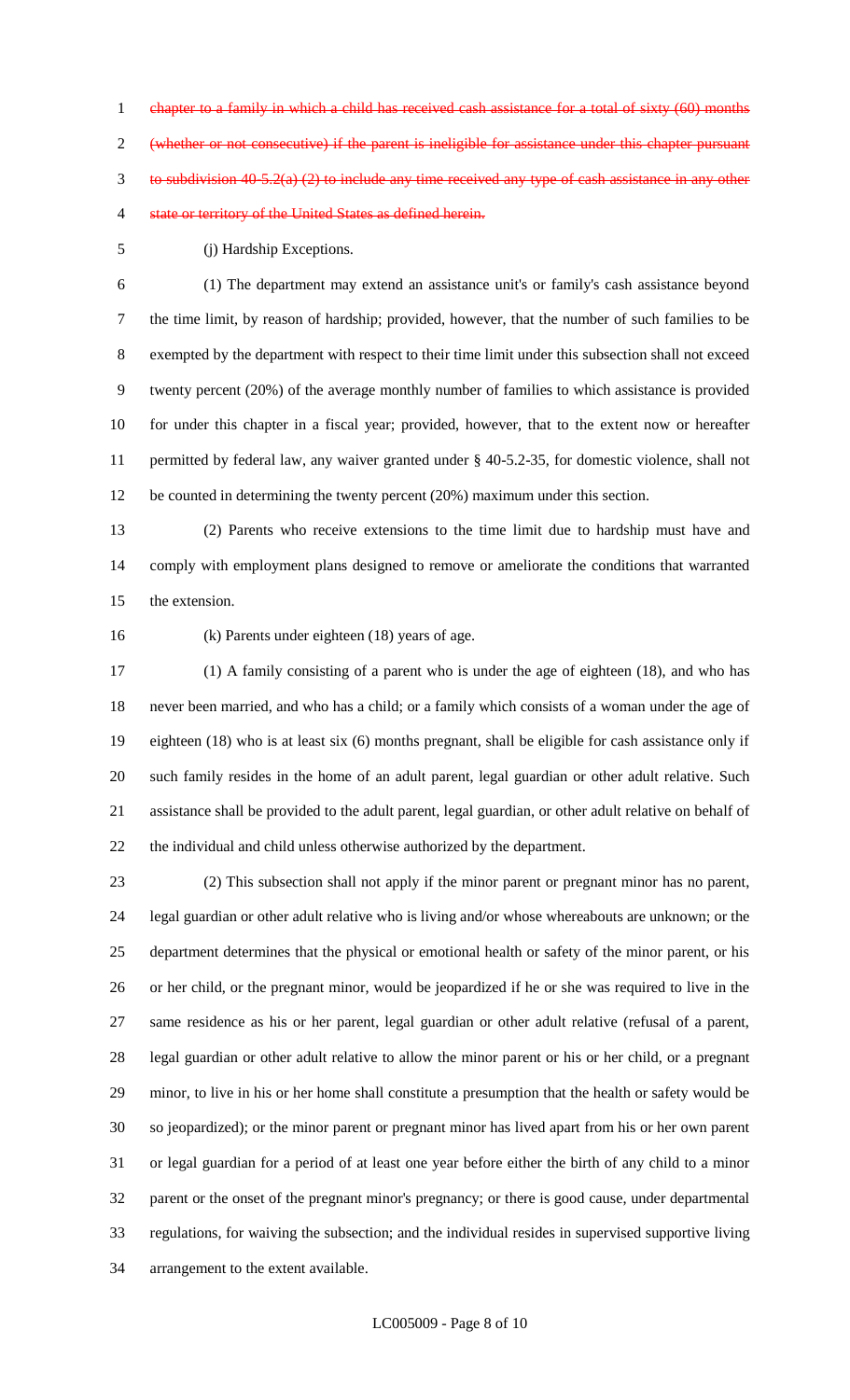(3) For purposes of this section "supervised supportive living arrangement" means an arrangement which requires minor parents to enroll and make satisfactory progress in a program leading to a high school diploma or a general education development certificate, and requires minor parents to participate in the adolescent parenting program designated by the department, to the extent the program is available; and provides rules and regulations which ensure regular adult supervision.

 (l) Assignment and Cooperation. - As a condition of eligibility for cash and medical assistance under this chapter, each adult member, parent or caretaker relative of the family/assistance unit must:

 (1) Assign to the state any rights to support for children within the family from any person which the family member has at the time the assignment is executed or may have while receiving assistance under this chapter;

 (2) Consent to and cooperate with the state in establishing the paternity and in establishing and/or enforcing child support and medical support orders for all children in the family or assistance unit in accordance with Title 15 of the general laws, as amended, unless the parent or caretaker relative is found to have good cause for refusing to comply with the requirements of this subsection.

 (3) Absent good cause, as defined by the department of human services through the rule making process, for refusing to comply with the requirements of (1) and (2) above, cash assistance to the family shall be reduced by twenty-five percent (25%) until the adult member of the family who has refused to comply with the requirements of this subsection consents to and cooperates with the state in accordance with the requirements of this subsection.

 (4) As a condition of eligibility for cash and medical assistance under this chapter, each adult member, parent or caretaker relative of the family/assistance unit must consent to and cooperate with the state in identifying and providing information to assist the state in pursuing any third-party who may be liable to pay for care and services under Title XIX of the Social Security Act, 42 U.S.C. § 1396 et seq.

SECTION 2. This act shall take effect upon passage.

======== LC005009 ========